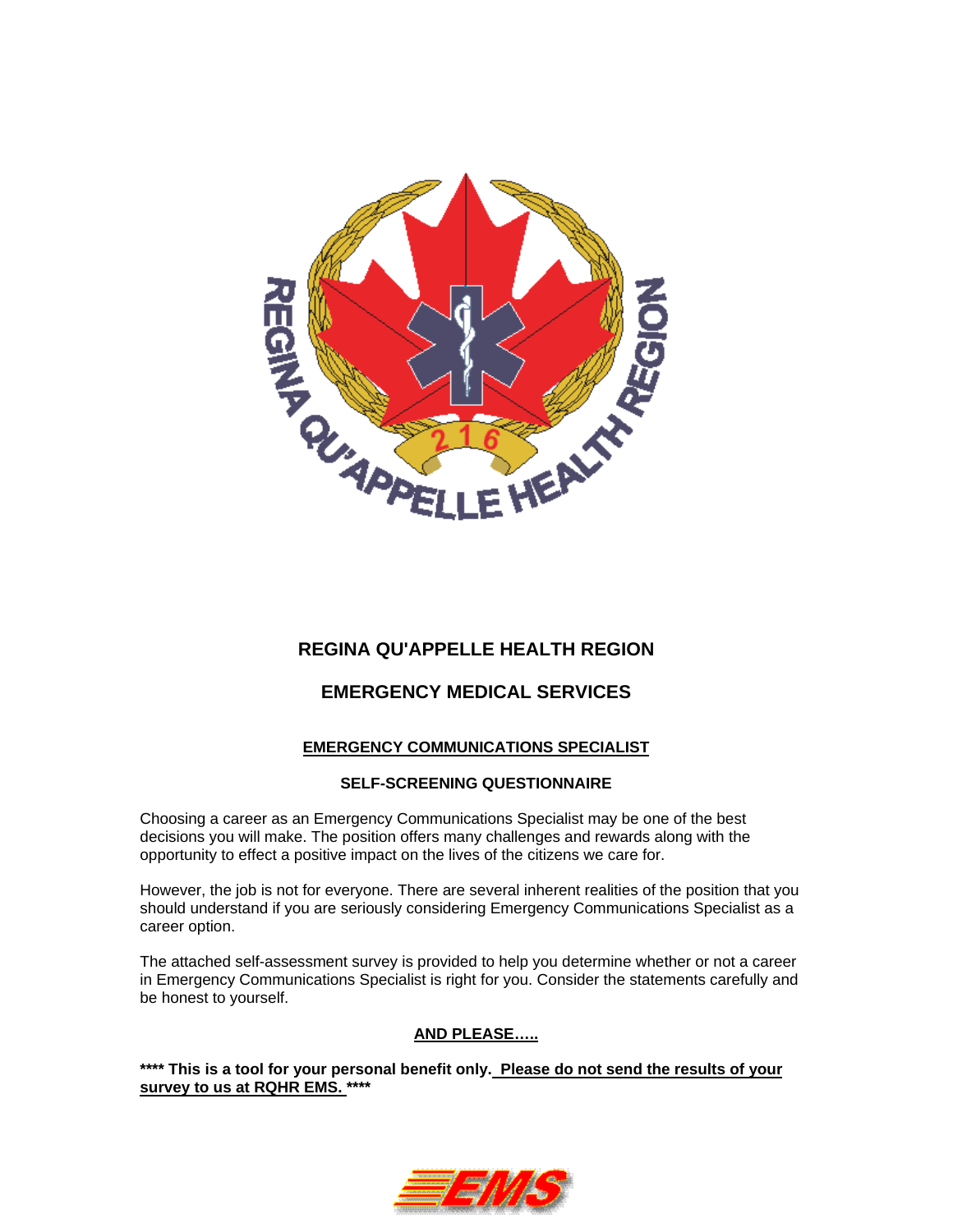

Each of the following statements describe an important quality, characteristic or consideration required of an Emergency 9-1-1 Communications Specialist. Review each one as it relates to you, and make a check in either the Yes or No box to the right. If you answer **"No"** to even one of them, you may want to re-consider Emergency Communications Specialist as a career path.

|                                                                                       | <b>YES</b> | <b>NO</b> |
|---------------------------------------------------------------------------------------|------------|-----------|
| I would enjoy working in an environment that helps people in crisis                   |            |           |
| situations.                                                                           |            |           |
| I would enjoy working in an environment that requires managing sustained              |            |           |
| periods of moderate to high levels of stress.                                         |            |           |
| I would enjoy working in an environment that involves interaction with a              |            |           |
| diverse mix of cultures, nationalities and languages.                                 |            |           |
| I am willing and able to work on weekends as well as religious and statutory          |            |           |
| holidays as scheduled.                                                                |            |           |
| I am willing and able to accommodate a rotating shift schedule that includes          |            |           |
| working days, afternoons and nights.                                                  |            |           |
| I am willing and physically able to work shifts that are 12 consecutive hours         |            |           |
| in length.                                                                            |            |           |
| I am willing to have my meal and rest breaks interrupted or postponed if<br>required. |            |           |
| I am willing to have my personal, social and family time disrupted because            |            |           |
| of the demands of my work schedule.                                                   |            |           |
| I am willing and able to deal professionally and non-judgementally with               |            |           |
| abusive callers using profane language over the telephone.                            |            |           |
| I am willing to adhere to established protocols, procedures, rules and                |            |           |
| regulations.                                                                          |            |           |
| I will be able to report to work on time, in any kind of weather condition.           |            |           |
| I am willing to accept work direction and critical feedback from a                    |            |           |
| supervisor.                                                                           |            |           |